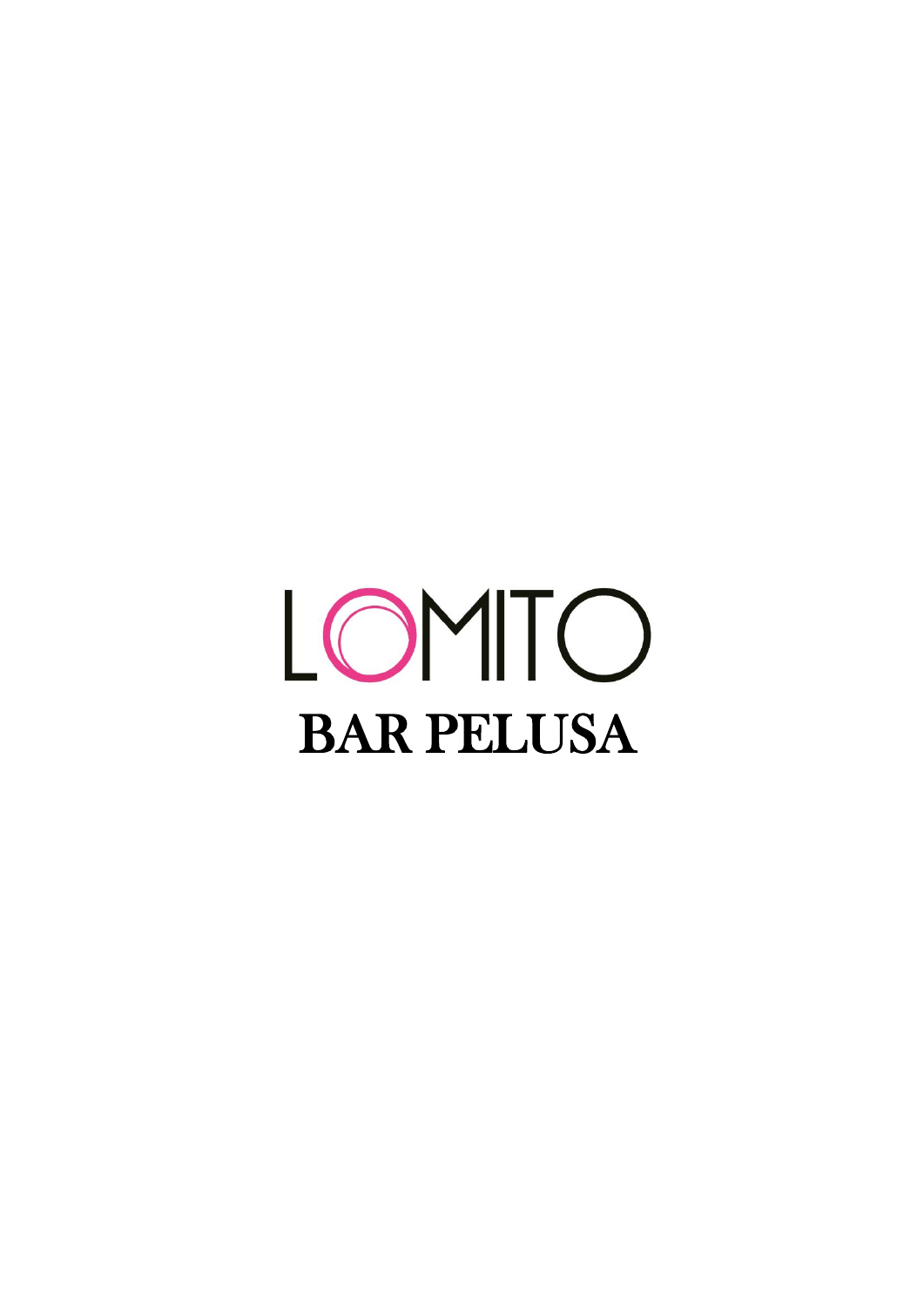# HOUSE COCKTAILS

| Argentine 75<br>Gin, Hesperidina, Sparkling WIne                                    | 9.25 |
|-------------------------------------------------------------------------------------|------|
| L'Amor<br>Vodka, Passion Fruit, Strawberry                                          | 7.75 |
| Brisa de Verano<br>Raspberry Vodka, Cucumber, Apple & Cranberry Juice               | 7.50 |
| Lychee Martini<br>Cachaca, Lemon Grass, Lychee, Lime                                | 8.25 |
| The Hakka<br>Vanilla Vodka, Sake, Coconut & Lychee                                  | 8.50 |
| <b>Burnt Breakfast Martini</b><br>Gin, Vanilla Vodka, Grapefruit & Orange Marmalade | 8.75 |
| <b>Green Destiny</b><br>Sake, Kiwi, Cucmber & Lemonade                              | 7.75 |
| <b>Butterscotch Sling</b><br>Vanilla Vodka, Butterscotch, Lemon                     | 8.75 |
| Sakitini Blush<br>Sake, Vanilla Vodka, Lychee, Grenadine                            | 8.25 |
| Pepino Martini<br>Hendricks Gin, Cucumber, Apple Juice                              | 9.75 |
| <b>Passion Fruit Tea</b><br>Vodka, Gin, White Rum & Chambord                        | 8.75 |
| Negroni<br>Gin, Vermouth Rosso, Campari                                             | 8.25 |
| <b>Beefy Bloody Mary</b><br>Vodka, Horseradish, Beef Consommé, Seasoning            | 7.75 |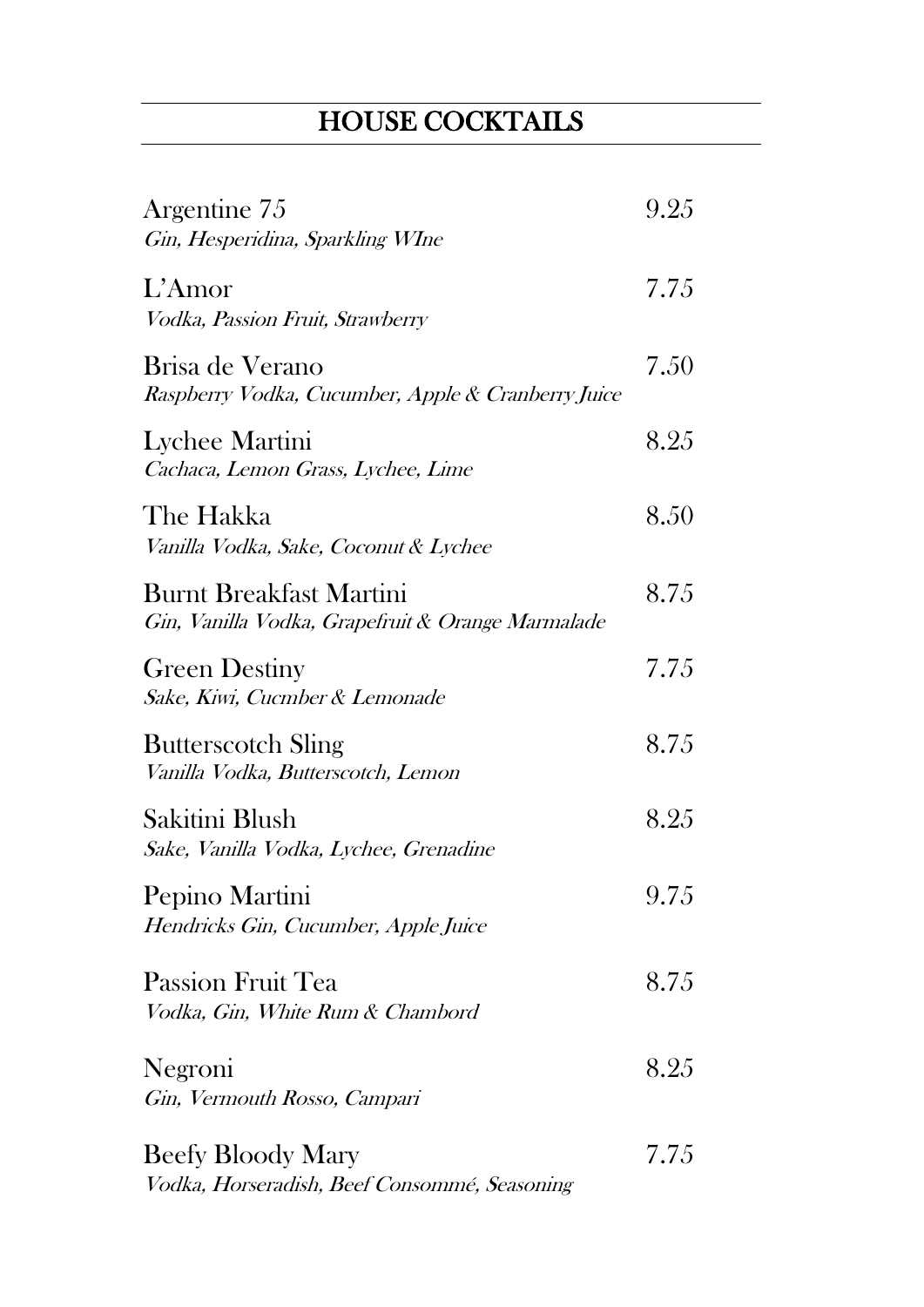| REERS                                                                           |            |  |
|---------------------------------------------------------------------------------|------------|--|
| Quilmes (4.9% Argentina)                                                        | 3.95       |  |
| Peroni (5.1% Italy)                                                             | 3.95       |  |
| Punk IPA (5.6% Scotland)                                                        | 4.50       |  |
| <b>CHAMPAGNE &amp; SPARKLING WINES</b>                                          |            |  |
| Ca'Del Console Prosecco<br>Glera (Veneta, Italy)                                | 33.00/7.75 |  |
| <b>Tapiz Sparkling Rose</b><br>Malbec (Lujan de Cuyo, Argentina)                | 39.00/9.50 |  |
| Norton Perdriel Extra Brut<br>Chardonnay, Pinot Noir (Lujan de Cuyo, Argentina) | 39.75      |  |
| Veuve Clicquot                                                                  | 6.5.00     |  |
| Chardonnay, Pinot Noir, Pinot Meunier (Champagne, France)                       |            |  |

## WHITE WINES & ROSE

| El Supremo<br>Torrontes 2015               | 19.75/4.95 |
|--------------------------------------------|------------|
| Finca la Colonia<br>Sauvignon Blanc 2015   | 24.75/6.25 |
| Finca la Linda<br>Torrontes 2015           | 28.00      |
| Altas Cumbres<br><i>Viognier 2015</i>      | 29.00      |
| Santa Rosa<br>Torrontes/Pinot Grigio 2015  | 28.50      |
| Lagarde<br><i>Malbec Rose 2013</i>         | 30.00/7.50 |
| Tapiz<br>Chardonnay 2015                   | 31.00/7.95 |
| Malma Finca<br><i>Sauvignon Blanc 2014</i> | 32.50      |

Wines and Champagne prices stated as per bottle or 175ml. 125ml & 250ml available. Vintages subject to change due to limited production of some of our wines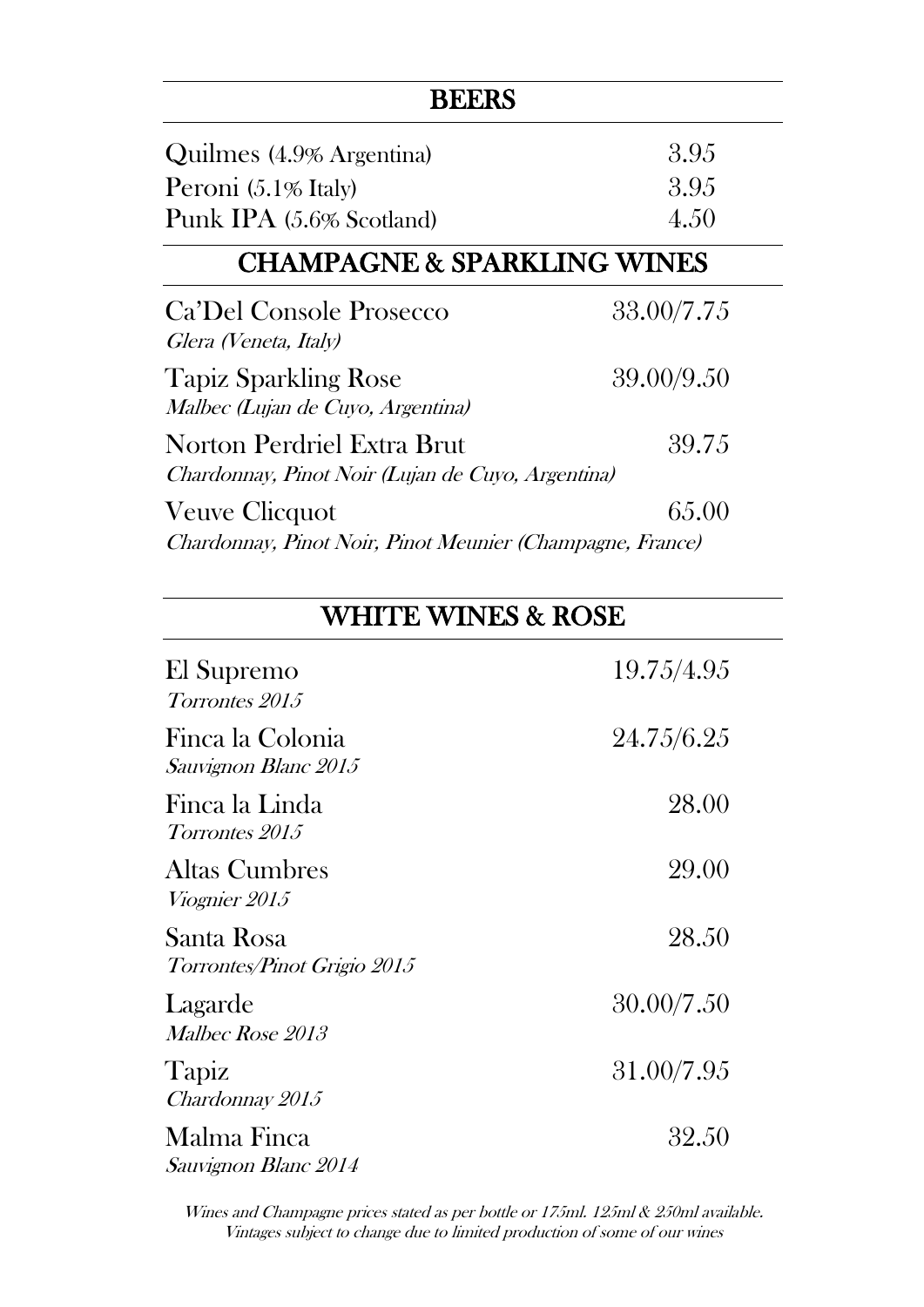#### RED WINES

| Chronos II                                            | 19.75/4.95  |
|-------------------------------------------------------|-------------|
| <i>Malbec 2014</i>                                    |             |
| Las Manitos                                           | 24.75/6.25  |
| Malbec/Shiraz 2015                                    |             |
| Finca la Linda                                        | 28.50       |
| Malbec 2014                                           |             |
| Finca la Colonia                                      | 29.50       |
| <i>Syrah</i> 2015                                     |             |
| Malma Finca la Papay                                  | 30.50       |
| Pinot Noir 2015                                       |             |
| Zuccardi Serie A                                      | 30.75       |
| <i>Bonarda 2014</i>                                   |             |
| Lagarde                                               | 37.00       |
| Malbec 2014                                           |             |
| Passo Doble                                           | 38.00       |
| Malbec/Corvina 2013                                   |             |
| Finca Decero                                          | 40.00       |
| Cabernet Sauvignon 2013                               |             |
| <b>Tapiz Reserve</b>                                  | 41.00       |
| <b>Merlot</b> 2011                                    |             |
| Norton Privada                                        | 48.50       |
| Malbec, Merlot, Cabernet Sauvignon 2012               |             |
| Lagarde DOC                                           | 49.50       |
| Malbec 2012                                           |             |
| <b>Rupestre</b>                                       | 52.75/12.25 |
| Malbec 2011                                           |             |
| Luigi Bosca Gala 2                                    | 52.00       |
| Cabernet Suvignon, Cabernet Franc, Merlot 2012        |             |
| Susana Balbo Signature                                | 57.00       |
| <i>Malbec 2013</i>                                    |             |
| Susana Balbo Brioso                                   | 72.00       |
| Cabernet Sauv, Franc, Merlot, Malbec, Verdot 2012     |             |
| Finca Decero Amano                                    | 90.00       |
| Malbec, Cabernet Sauvignon, Petit Verdot, Tannat 2010 |             |
| Nicolas Catena Zapata                                 | 150.00      |
| Cabernet Sauvignon, Malbec 2009                       |             |

Wines and Champagne prices stated as per bottle or 175ml. 125ml & 250ml available. Vintages subject to change due to limited production of some of our wines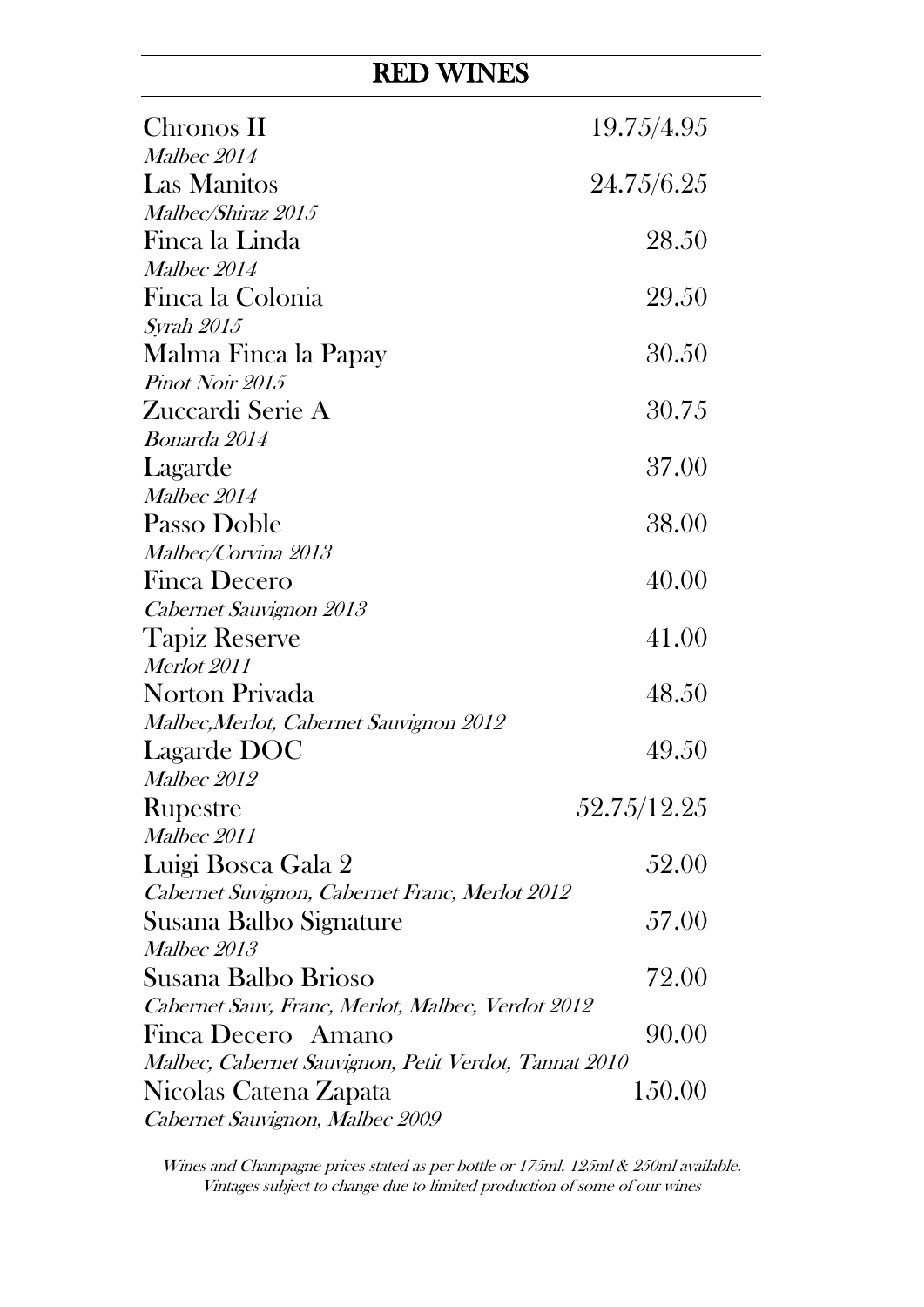| <b>VODKAS</b>             |            |
|---------------------------|------------|
|                           | 25ml/50ml  |
| Absolut                   | 3.75/6.75  |
| Stolichnaya               | 3.75/6.75  |
| <b>Grey Goose</b>         | 5.50/10.00 |
| Ciroc                     | 6.95/12.00 |
| <b>TEQUILAS</b>           |            |
|                           | 25ml/50ml  |
| Jose Cuervo Reposado      | 4.25/7.25  |
| Herradura Blanco          | 4.75/7.75  |
| Herradura Reposado        | 6.75/12.25 |
| Patron Anejo              | 8.25/15.75 |
| GINS                      |            |
|                           | 25ml/50ml  |
| Tanqueray                 | 4.50/7.25  |
| <b>Bombay Sapphire</b>    | 4.75/7.75  |
| Hendricks                 | 5.50/10.00 |
| <b>RUMS</b>               |            |
|                           | 25ml/50ml  |
| Havana Club 3yr           | 4.25/7.25  |
| Captain Morgan            | 4.25/7.25  |
| Havana Club 7yr           | 4.75/8.25  |
| <b>Matusalem Classico</b> | 5.25/9.25  |
| <b>WHISKEYS</b>           |            |
|                           | 25ml/50ml  |
| <b>Black Grouse</b>       | 4.25/7.25  |
| <b>Jack Daniels</b>       | 4.25/7.25  |
| <b>Makers Mark</b>        | 4.75/8.25  |
| Jamesons                  | 5.25/9.25  |
| Johnny Walker Black Label | 5.25/9.25  |
| <b>Amrut Fusion</b>       | 5.75/10.25 |
| Macallan 10yr             | 5.75/10.25 |
| Laphroig                  | 6.00/10.75 |
| Oban 14yr                 | 6.25/11.25 |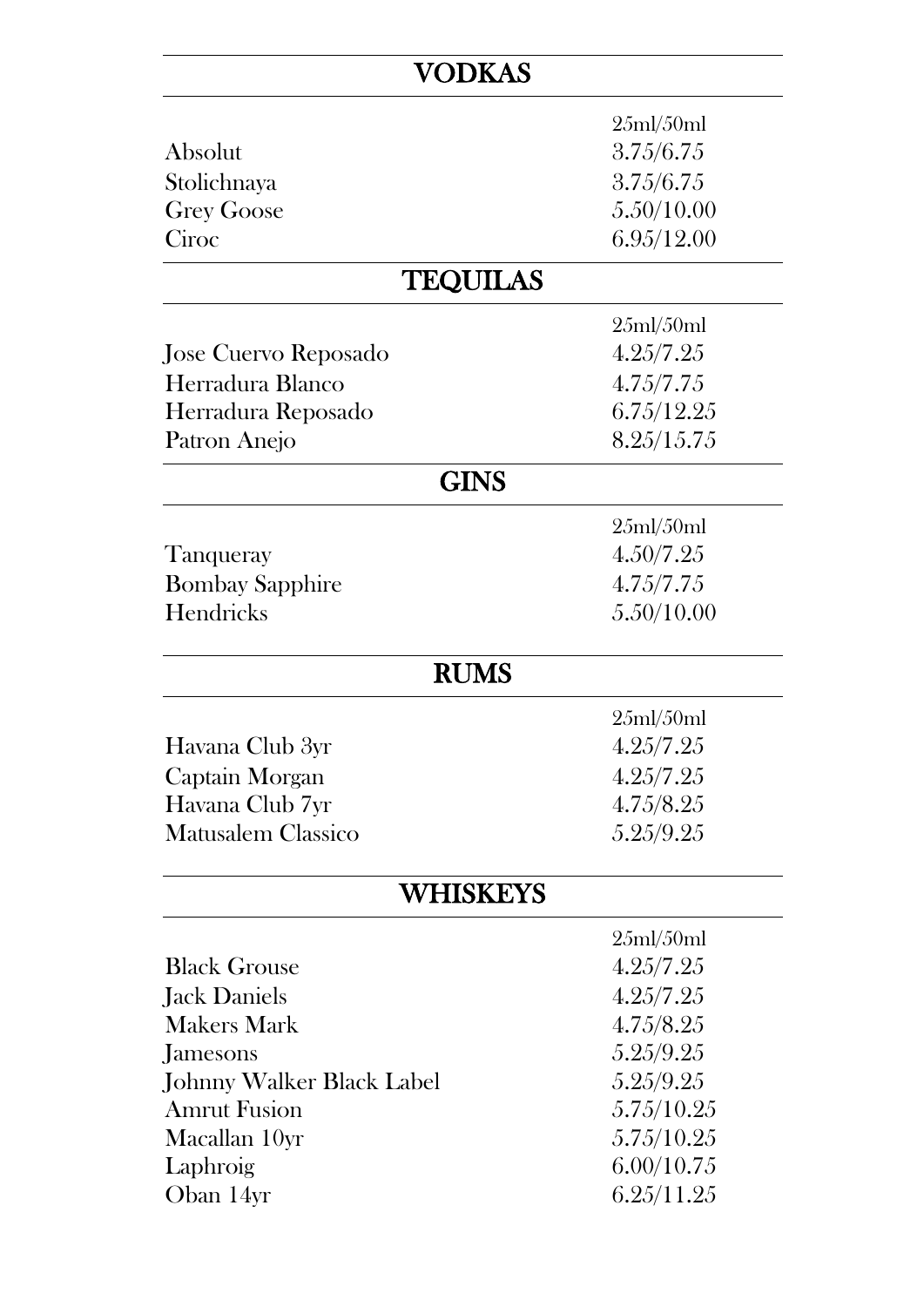## SPARKLING COCKTAILS

| Mango & Passion Fruit Bellini<br>Mango & Passion Fruit Puree | 9(0() |
|--------------------------------------------------------------|-------|
| Argentine 75<br>Gin, Hesperidina, Lemon                      | 9.25  |
| <b>Kir Royale</b>                                            | 8.75  |
| <i>Crème de Cassis</i>                                       |       |

## CLASSIC COCKTAILS

| Mojito                                                   | 8.00 |
|----------------------------------------------------------|------|
| Havana Club Rum, Fresh Lime, Mint & Sugar                |      |
| Caipirinha                                               | 8.00 |
| Cachaca, Fresh Lime & Sugar                              |      |
| Cosmopolitan                                             | 8.75 |
| Vodka, Cranberry Juice, Lime, Cointreau                  |      |
| Margarita                                                | 8.25 |
| Tequila, Fresh Lime, Triple Sec, Salt Rim                |      |
| Mango Colada                                             | 8.75 |
| Sailor Jerry Rum, Coconut Liquer, Pineapple Juice, Cream |      |
| <b>Classic Martini</b>                                   | 8.25 |
| Gin/Vodka, Dry Vermouth, Olive/Twist                     |      |

### PROHIBITION COCKTAILS

| Virgin Apple Mojito<br>Lime, Mint, Sugar, Apple Juice                   | 4.00 |
|-------------------------------------------------------------------------|------|
| Virgin Colada<br>Pineapple Juice, Coconut, Cream                        | 4.00 |
| <b>Summer Breeze</b><br>Cucumber, Strawberry, Apple & Elderflower, Soda | 4.00 |
| Centre Court<br>Strawberries and Cream, Cranberry Juice, Grenadine      | 4.00 |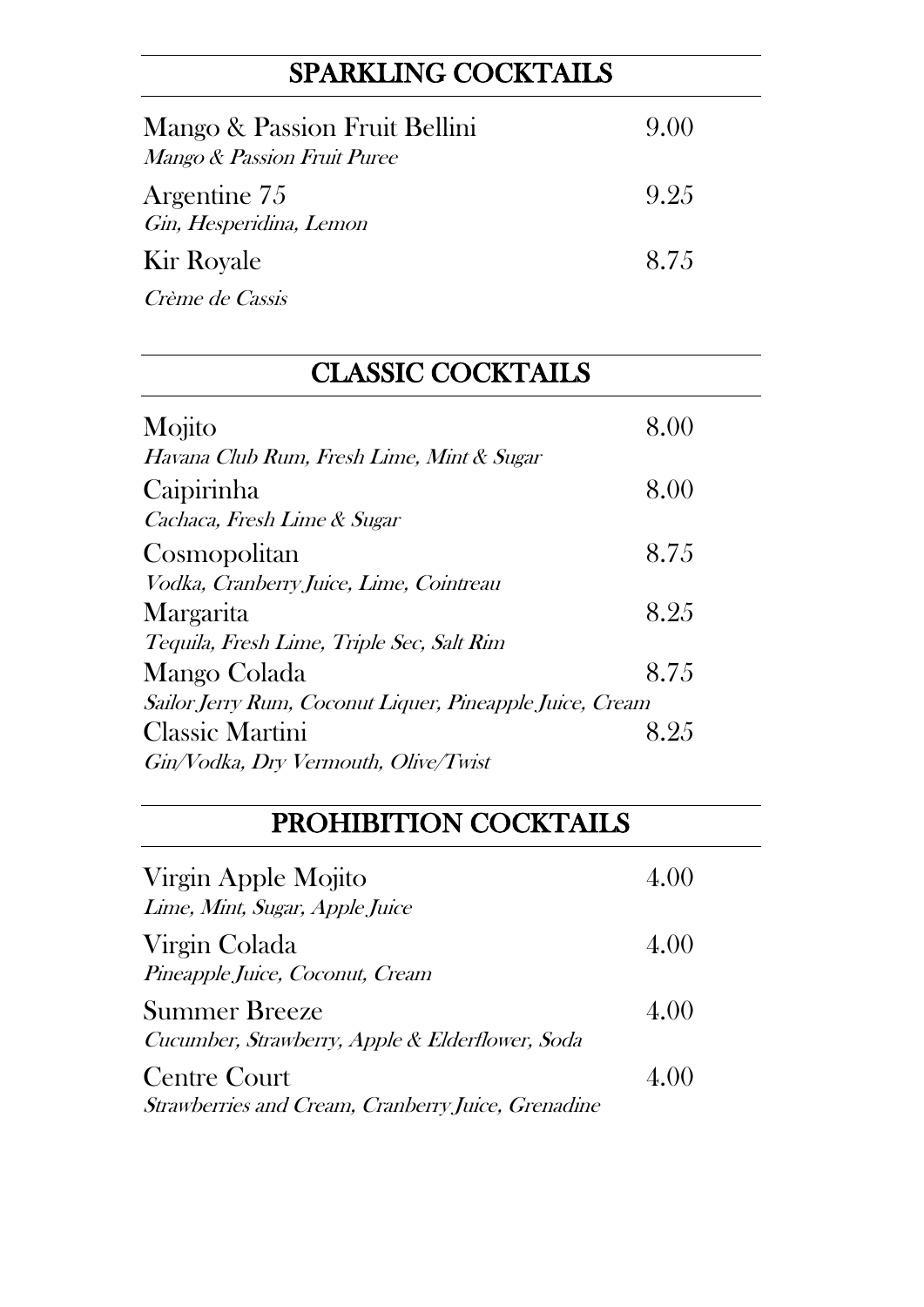### **COGNACS**

|                              | 25ml/50ml   |
|------------------------------|-------------|
| <b>Courvoisier VSOP</b>      | 6.25/11.75  |
| <b>Courvoisier Exclusive</b> | 7.25/13.25  |
| Hennessy XO                  | 13.75/26.25 |

| <b>LIQUERS</b>       |           |
|----------------------|-----------|
|                      | 25ml/50ml |
| <b>Grand Marnier</b> | 3.50/6.90 |
| Cointreau            | 3.50/6.90 |
| Tia Maria            | 3.50/6.90 |
| Kahlua               | 3.50/6.90 |
| Disaronno            | 3.50/6.90 |
| Jagermeister         | 3.50/6.90 |
| <b>Baileys</b>       | 3.50/6.90 |
| Southern Comfort     | 4.00/7.00 |

### PORTS & AFTER DINNER DRINKS

| Malamado (50ml Port Style Malbec) | 3.50       |
|-----------------------------------|------------|
| Taylor's LBV Port (50ml)          | 4.25       |
| Taylor's $20 \text{ YO}$ (50ml)   | 8.95       |
| Tardio Dessert Wine (50ml/Bottle) | 4.75/40.00 |
| Aniapa Malbec Grappa              | 5.50/10.00 |

#### AFTER DINNER COCKTAILS

| Grasshopper<br>Crème de Cacao, Crème de Menthe, Cream          | 7.50 |
|----------------------------------------------------------------|------|
| <b>White Russian</b><br><i>Vodka. Kahlua, Cream</i>            | 7.00 |
| Chocolate Martini<br><i>Vodka, Crème de Cacao</i>              | 7.25 |
| Marathon<br>Kahlua, Baileys, Frangelico, Crème de Cacao, Cream | 7.50 |